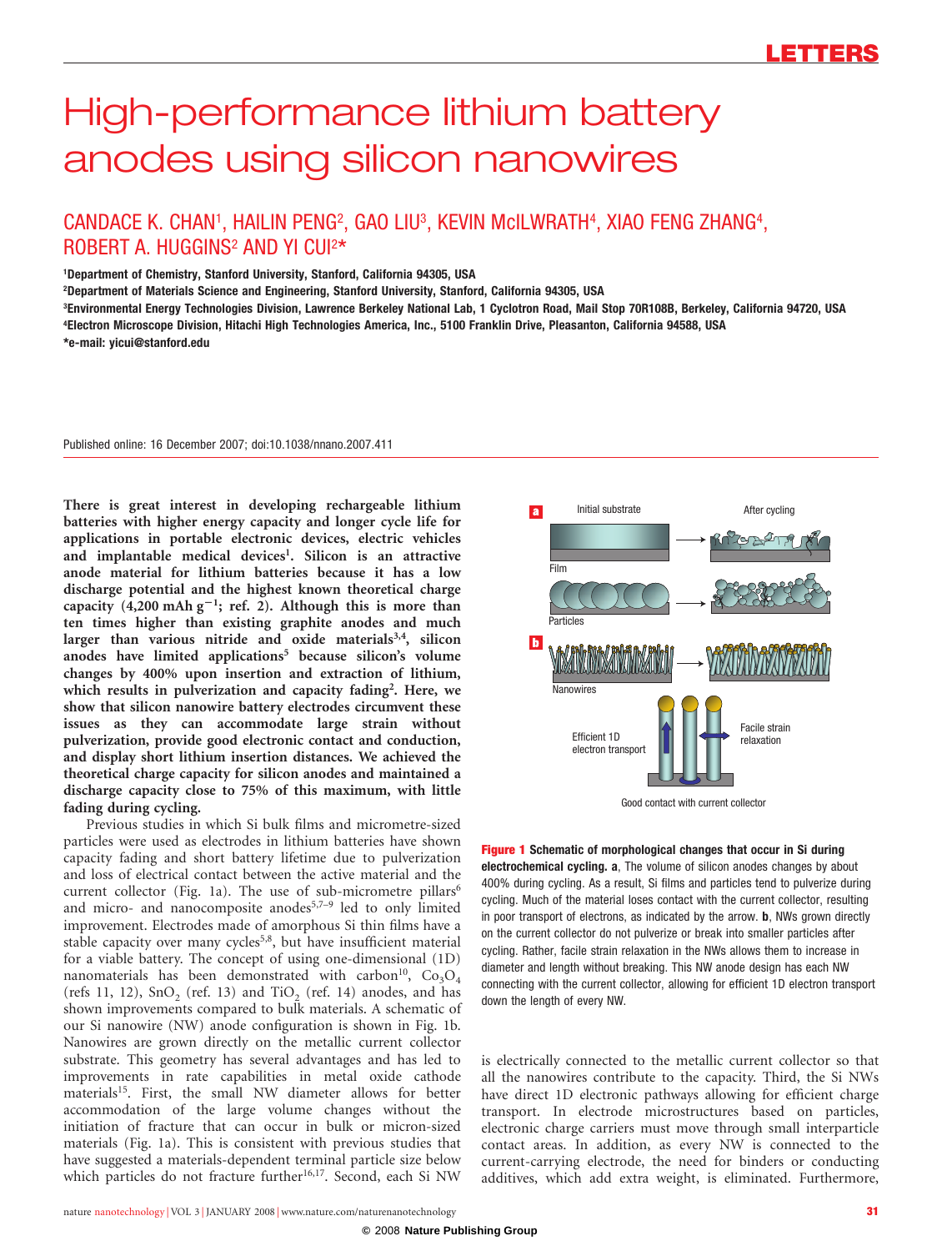

Figure 2 Electrochemical data for Si NW electrodes. a, Cyclic voltammogram for Si NWs from 2.0 V to 0.01 V versus Li/Li+ at 1 mV s<sup>-1</sup> scan rate. The first seven cycles are shown. b, Voltage profiles for the first and second galvanostatic cycles of the Si NWs at the C/20 rate. The first charge achieved the theoretical capacity of 4.200 mAh  $q^{-1}$  for Li<sub>4.4</sub>Si. c, The voltage profiles for the Si NWs cycled at different power rates. The C/20 profile is from the second cycle. d. Capacity versus cycle number for the Si NWs at the C/20 rate showing the charge (squares) and discharge capacity (circles). The charge data for Si nanocrystals (triangles) from ref. 8 and the theoretical capacity for lithiated graphite (dashed line) are shown as a comparison to show the improvement when using Si NWs.

our Si NW battery electrode can be easily realized using the vapour–liquid–solid (VLS) or vapour–solid (VS) template-free growth methods<sup>18–23</sup> to produce NWs directly onto stainless steel current collectors (see [Methods\)](#page-3-0).

A cyclic voltammogram of the Si NW electrode is shown in Fig. 2a. The charge current associated with the formation of the Li–Si alloy began at a potential of  $\sim$ 330 mV and became quite large below 100 mV. Upon discharge, current peaks appeared at about 370 and 620 mV. The current–potential characteristics were consistent with previous experiments on microstructured Si anodes<sup>6</sup>. The magnitude of the current peaks increased with cycling due to activation of more material to react with Li in each scan<sup>6</sup>. The small peak at 150-180 mV may have been due to reaction of the Li with the gold catalyst, which makes a negligible contribution to the charge capacity (see Supplementary Information, Figs S1 and S2).

Si NWs were found to exhibit a higher capacity than other forms of Si (ref. 5). Figure 2b shows the first and second cycles at the C/20 rate (20 h per half cycle). The voltage profile observed was consistent with previous Si studies, with a long flat plateau during the first charge, during which crystalline Si reacted with Li to form amorphous Li<sub>x</sub>Si. Subsequent discharge and charge cycles had different voltage profiles characteristic of amorphous Si (refs 24–27). Significantly, the observed capacity during this first charging operation was 4,277 mAh  $g^{-1}$ , which is essentially equivalent to the theoretical capacity within experimental error. The first discharge capacity was  $3,124$  mAh  $g^{-1}$ , indicating a coulombic efficiency of 73%. The second charge capacity decreased by 17% to 3,541 mAh  $g^{-1}$ , although the second discharge capacity increased slightly to 3,193 mAh  $g^{-1}$ , giving a coulombic efficiency of 90%. Both charge and discharge

capacities remained nearly constant for subsequent cycles, with little fading up to 10 cycles (Fig. 2d), which is considerably better than previously reported results<sup>8,9</sup>. As a comparison, our charge and discharge data are shown along with the theoretical capacity  $(372 \text{ mAh g}^{-1})$  for the graphite currently used in lithium battery anodes, and the charge data reported for thin films containing 12-nm Si nanocrystals $8$  (NCs) in Fig. 2d. This improved capacity and cycle life in the Si NWs demonstrates the advantages of our Si NW anode design.

The Si NWs also displayed high capacities at higher currents. Figure 2c shows the charge and discharge curves observed at the C/20, C/10, C/5, C/2 and 1C rates. Even at the 1C rate, the capacities remained  $>2,100$  mAh g<sup>-1</sup>, which is still five times larger than that of graphite. The cyclability of the Si NWs at the faster rates was also excellent. Using the  $C/5$  rate, the capacity was stable at  $\sim$  3,500 mAh g<sup>-1</sup> for 20 cycles in another device (see Supplementary Information, Fig. S3). Despite the improved performance, the Si NW anode showed an irreversible capacity loss in the first cycle, which has been observed in other work<sup>5</sup>. Although solid electrolyte interphase (SEI) formation has been observed in Si (ref. 28), we do not believe this is the cause of our initial irreversible capacity loss, because there is no appreciable capacity in the voltage range of the SEI layer formation  $(0.5-0.7 \text{ V})$  during the first charge (Fig. 2b)<sup>8</sup>. Although SEI formation may be occurring, the capacity involved in SEI formation would be very small compared to the high charge capacity we observed. The mechanism of the initial irreversible capacity is not yet understood and requires further investigation.

The structural morphology changes during Li insertion were studied to understand the high capacity and good cyclability of our Si NW electrodes. Pristine, unreacted Si NWs were crystalline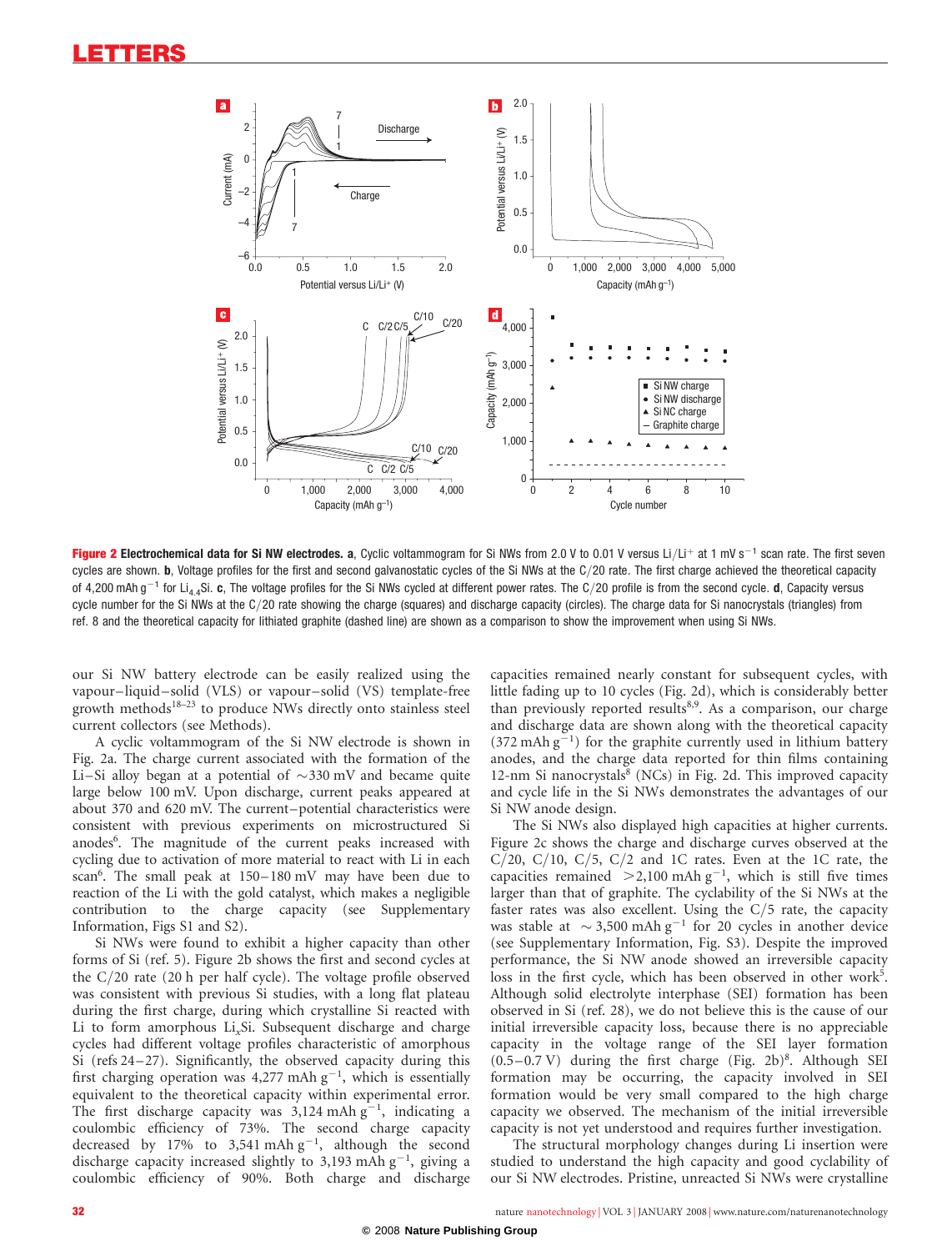

Figure 3 Morphology and electronic changes in Si NWs from reaction with Li. a,b, SEM image of pristine Si NWs before (a) and after (b) electrochemical cycling (same magnification). The inset in a is a cross-sectional image showing that the NWs are directly contacting the stainless steel current collector. c,d, TEM image of a pristine Si NW with a partial Ni coating before (c) and after (d) Li cycling. e, Size distribution of NWs before and after charging to 10 mV (bin width 10 nm). The average diameter of the NWs increased from 89 to 141 nm after lithiation.  $f$ ,  $I-V$  curve for a single NW device (SEM image, inset) constructed from a pristine Si NW.  $g$ ,  $I-V$  curve for a single NW device (SEM image, inset), constructed from a NW that had been charged and discharged once at the C/20 rate.

with smooth sidewalls (Fig. 3a) and had an average diameter of  $\sim$ 89 nm (s.d., 45 nm) (Fig. 3e). Cross-sectional scanning electron microscopy (SEM) showed that the Si NWs grew off the substrate and had good contact with the stainless steel current collector (Fig. 3a, inset). After charging with Li, the Si NWs had roughly textured sidewalls (Fig. 3b), and the average diameter increased to  $\sim$ 141 nm (s.d., 64 nm). Despite the large volume change, the Si NWs remained intact and did not break into smaller particles. They also appeared to remain in contact with the current collector, suggesting minimal capacity fade due to electrically disconnected material during cycling.

The Si NWs may also change their length during the change in volume. To evaluate this, 25-nm Ni was evaporated onto as-grown Si NWs using electron beam evaporation. Because of the shadow effect of the Si NWs, the Ni only covered part of the NW surface (Fig. 3c), as confirmed by energy dispersed X-ray spectroscopy (EDS) mapping (see Supplementary Information, Fig. S4). The Ni is inert to Li and acts as a rigid backbone on the Si NWs. After lithiation (Fig. 3d), the Si NWs changed shape and wrapped around the Ni backbone in a three-dimensionally helical manner. This appeared to be due to an expansion in the length of the NW, which caused strain because the NW was attached to the Ni and could not freely expand but rather buckled into a

helical shape. Although the NW length increased after lithiation, the NWs remained continuous and without fractures, maintaining a pathway for electrons all the way from the collector to the NW tips. With both a diameter and length increase, the Si NW volume change after Li insertion appears to be about 400%, consistent with the literature<sup>5</sup>.

Efficient electron transport from the current collector to the Si NWs is necessary for good battery cycling. To evaluate this, we conducted electron transport measurements on single Si NWs before and after lithiation (see [Methods\)](#page-3-0). The current versus voltage curve on a pristine Si NW was linear, with a  $25 \text{ k}\Omega$ resistance (resistivity of 0.02  $\Omega$ -cm) (Fig. 3f). After one cycle, the NWs became amorphous, but still exhibited a current that was linear with voltage with an  $8 \text{ M}\Omega$  resistance (resistivity of  $3 \Omega$ -cm) (Fig. 3g). The good conductivity of pristine and cycled NWs ensures efficient electron transport for charge and discharge.

The large volume increase in the Si NWs is driven by the dramatic atomic structure change during lithiation. To understand the structural evolution of NWs, we characterized the NW electrodes at different charging potentials. The X-ray diffraction (XRD) patterns were taken for initial pristine Si NWs, Si NWs charged to 150 mV, 100 mV, 50 mV and 10 mV, as well as after 5 cycles (Fig. 4a). XRD patterns of the as-grown Si NWs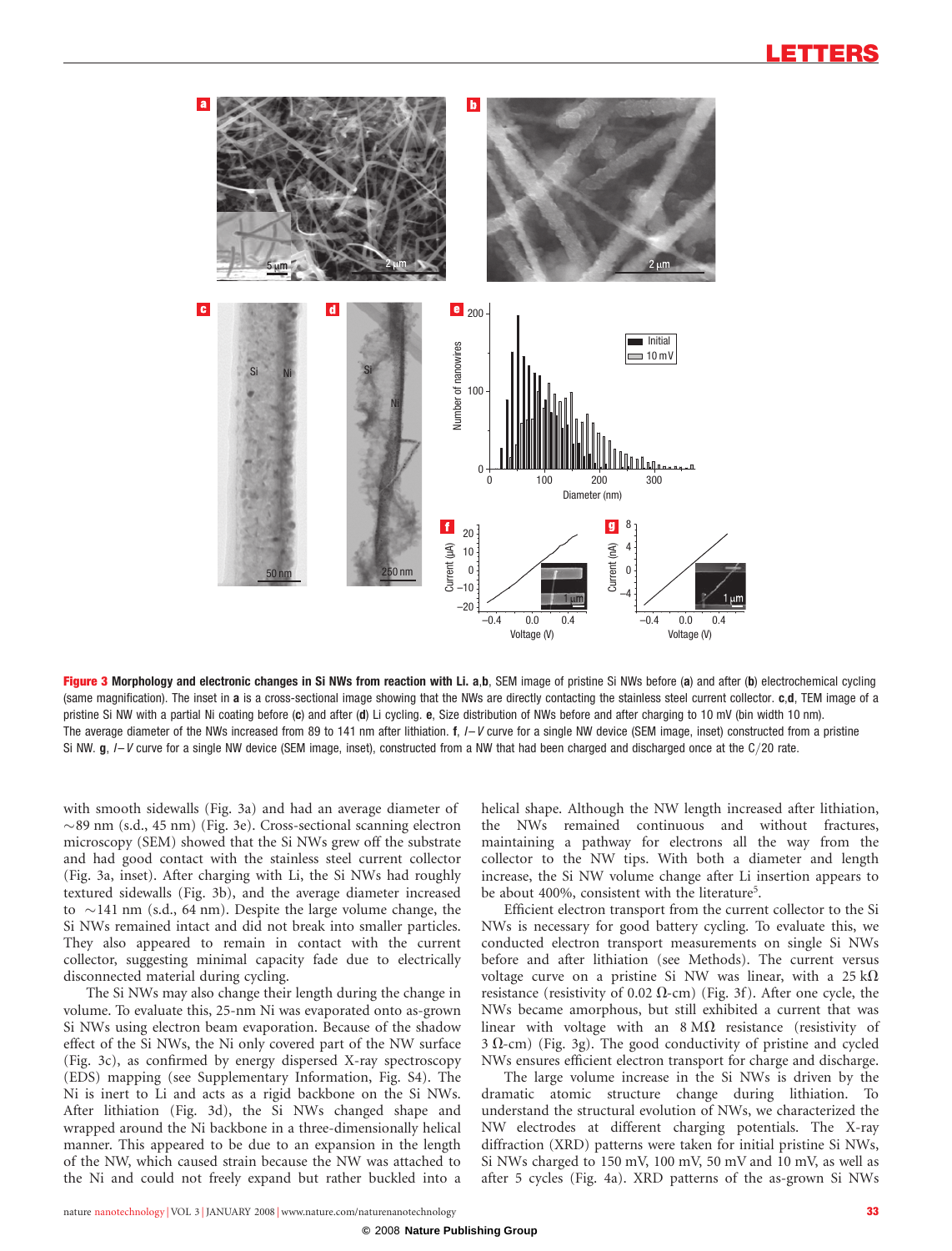### <span id="page-3-0"></span>LETTERS



Figure 4 Structural evolution of Si NWs during lithiation. a, XRD patterns of Si NWs before electrochemical cycling (initial), at different potentials during the first charge, and after five cycles. **b–e.** TEM data for Si NWs at different stages of the first charge. **b**. A single-crystalline, pristine Si NW before electrochemical cycling. The SAED spots (inset) and HRTEM lattice fringes (bottom) are from the Si 1/3(224) planes. c, NW charged to 100 mV showing a Si crystalline core and the beginning of the formation of a Li.Si amorphous shell. The HREM (bottom) shows an enlarged view of the region inside the box. d. Dark-field image of a NW charged to 50 mV showing an amorphous Li.Si wire with crystalline Si grains (bright regions) in the core. The spotty rings in the SAED (inset) are from crystalline Si. The HRTEM (bottom) shows some Si crystal grains embedded in the amorphous wire. e, A NW charged to 10 mV is completely amorphous Li<sub>4.4</sub>Si. The SAED (top) shows diffuse rings characteristic of an amorphous material.

showed diffraction peaks associated with Si,  $\alpha$ -FeSi<sub>2</sub>, Au (the Si NW catalyst) and stainless steel (SS). The  $\alpha$ -FeSi<sub>2</sub> forms at the interface between the SS and the Si wires during the high temperature (530 °C) NW growth process. The  $\alpha$ -FeSi<sub>2</sub> was not found to appreciably react with Li during electrochemical cycling, although a small amount of reaction has been reported<sup>24</sup>. After Si NWs were charged to 150 mV, the higher angle Si peaks disappeared. Only the Si(111) peak was still visible, but its intensity was greatly decreased. This is consistent with the disappearance of the initial crystalline Si and the start of the formation of amorphous Li<sub>s</sub>Si. The four broad peaks that appeared in the lower angles are due to the formation of  $Li_{15}Au_4$  (see Supplementary Information, Fig. S5). At 100 mV, the pure Au peaks disappeared, indicating that the Au had completely reacted with Li. The Si(111) peak was very weak at 100 mV, and disappeared completely at 50 mV. It appears that Si NWs remain amorphous after the first charge, consistent with the non-flat voltage charging/discharging curve in Fig. 2b. This contrasts, however, with other studies on Si electrodes<sup>25,26</sup>, which have reported the formation of crystalline,  $Li_{3.75}Si$  at potentials less than 30 –60 mV. In situ XRD studies have determined that this crystalline phase only forms at  $\leq 50$  mV for films thicker than  $\sim$ 2  $\mu$ m (ref. 27). We did not observe this to be the case in our Si NWs, most likely because of their shape and small dimensions.

The local structural features of Si NWs during the first Li insertion were studied with transmission electron microscopy (TEM) and selected area electron diffraction (SAED). The asgrown Si NWs were found to be single-crystalline. Figure 4b shows an example of a typical Si NW with a  $\langle 112 \rangle$  growth direction<sup>29</sup>. Figure 4c shows a Si NW with a  $\langle 112 \rangle$  growth direction that was charged to 100 mV. In this case there were two phases present, as expected from the voltage profile. Both crystalline and amorphous phases were clearly seen. The distribution of the two phases was observed both across the diameter (a crystalline core and an amorphous shell) and along the length. The SAED showed the spot pattern for the crystalline phase (Si), but weak diffuse rings from the amorphous phase

(Li<sub>x</sub>Si alloy) were also observed. Li ions must diffuse radially into the NW from the electrolyte, resulting in the core– shell phase distribution. The reason for phase distribution along the length is not yet understood. At 50 mV, the Si NW became mostly amorphous with some crystalline Si regions embedded inside the core, as seen from the dark-field image and HRTEM (Fig. 4d). The SAED showed spotty rings representative of a polycrystalline sample and diffuse rings for the amorphous phase. At 10 mV (Fig. 4e), all of the Si had changed to amorphous  $Li<sub>4.4</sub>Si$ , as indicated by the amorphous rings in the SAED. These TEM observations were consistent with the XRD results (Fig. 4a) and voltage charging curves (Fig. 2b).

#### **METHODS**

Si NWs were synthesized using the VLS process on stainless steel substrates using Au catalyst. The electrochemical properties were evaluated under an argon atmosphere by both cyclic voltammetry and galvanostatic cycling in a threeelectrode configuration, with the Si NWs on the stainless steel substrate as the working electrode and Li foil as both reference and counter-electrodes. No binders or conducting carbon were used. The charge capacity referred to here is the total charge inserted into the Si NW, per mass unit, during Li insertion, whereas the discharge capacity is the total charge removed during Li extraction. For electrical characterization, single Si NW devices were contacted with metal electrodes by electron-beam lithography or focused-ion beam deposition. For more detailed descriptions of NW synthesis, TEM and XRD characterization, electrochemical testing, and device fabrication, see the Supplementary Information.

#### Received 23 July 2007; accepted 14 November 2007; published 16 December 2007.

#### **References**

- 1. Nazri, G.-A. & Pistoia, G. Lithium Batteries: Science and Technology (Kluwer Academic/Plenum, Boston, 2004).
- 2. Boukamp, B. A., Lesh, G. C. & Huggins, R. A. All-solid lithium electrodes with mixed-conductor matrix. *J. Electrochem. Soc.* **128**, 725–729 (1981).
- 3. Shodai, T., Okada, S., Tobishima, S. & Yamaki, J. Study of  $Li_{3-x}M_xN$  (M:Co, Ni or Cu) system for use s anode material in lithium rechargeable cells. Solid State Ionics 86-88, 785-789 (1996).
- 4. Poizot, P., Laruelle, S., Grugeon, S., Dupont, L. & Tarascon, J.-M. Nano-sized transition-metal oxides as negative-electrode materials for lithium-ion batteries. Nature 407, 496–499 (2000).
- 5. Kasavajjula, U., Wang, C. & Appleby, A. J. Nano- and bulk-silicon-based insertion anodes for lithium-ion secondary cells. J. Power Sources 163, 1003 –1039 (2007).